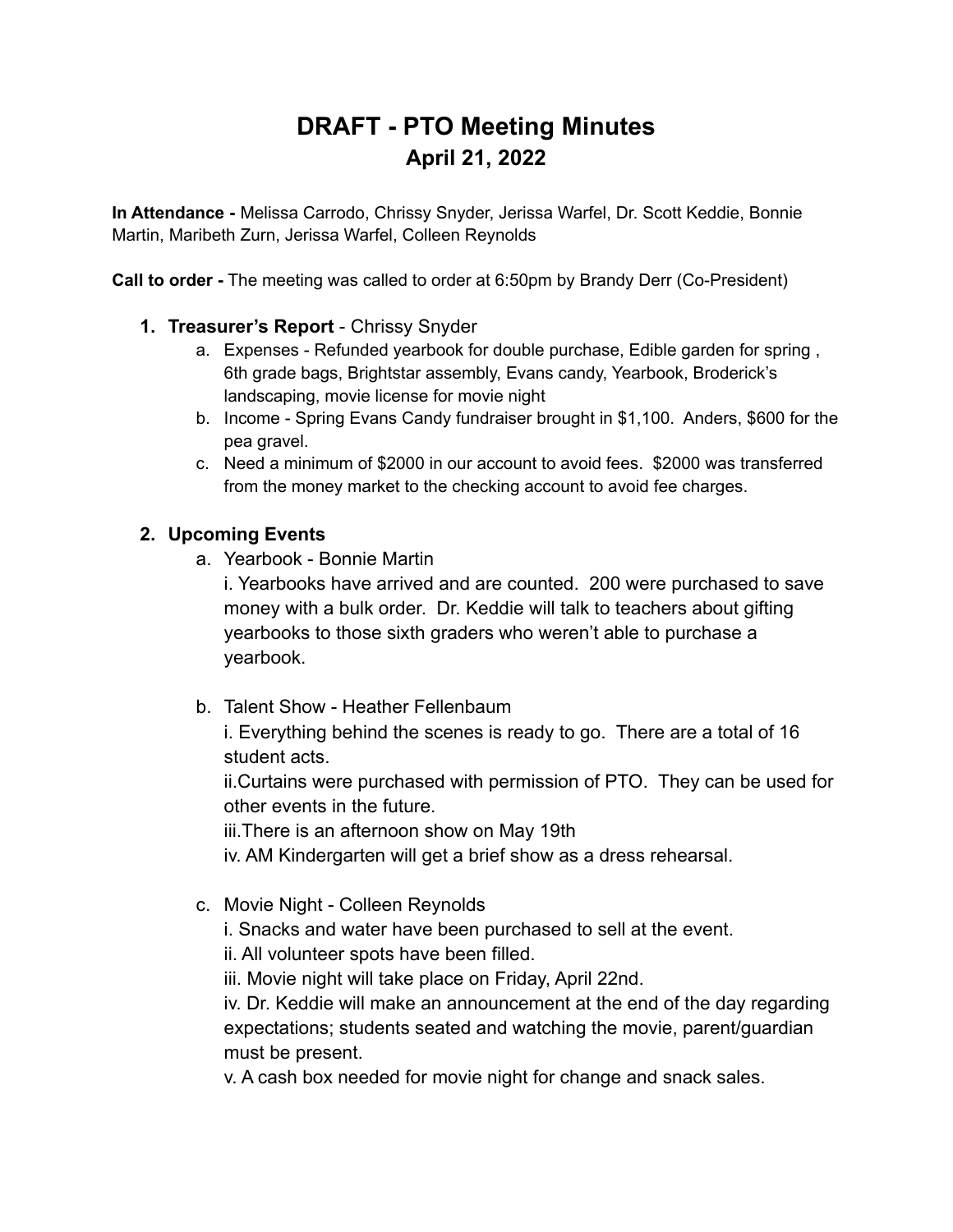d. Square One - Chrissy Snyder

i. We had a good turnout (\$4,080.75 - above goal).

ii. The tiles from this year and past years need to be hung, potentially in the library as a border.

iii. Items will arrive on April 29th.

iv. A question was raised as to whether or not we should continue doing portraits in future years?

e. Spirit Wear - Chrissy Snyder

i. The spirit wear sale in the spring was with B&T Sportswear. This sale went smoothly.

ii. We only made \$150.80. However this decrease in sales is expected because there was a lot going on at the same time (candy sale and square one). Additionally, the items sold at this sale were the same as previous seasons.

iii. Moving forward, the community is considering holding only one spirit wear sale with new designs.

f. Candy Sale - Chrissy Snyder

i. The candy sale went very well. We made \$1011.

ii. A request was made to change the order form for next year to look more like the sub sale so sales can be recorded more easily.

iii.We should continue to give the option for parents to notify the chair if they do not want their child bringing home the items on the school bus.

g. Fun Run - Jerissa Warfel

i. The fun run will be simple and fun. It will take place on May 13th from 9-11:30. This is an early dismissal day.

ii. It will not be a fundraiser to reduce the financial burden on families.

iii. The Fun Run sign-up genius for volunteers and amazon wishlist for donations will be posted to the blog and social media. We will spend from capital expenses before asking for donations. Supplies can be ordered in the next two weeks through previous donations.

iv. Primary grades will go out first, then upper grades. There will be a small overlap for a full school photo.

v. The theme is "Let's Get Wild" Theme, animal oriented.

vi. Comet Man will be there. Dr. Keddie secured the costume.

vii. Dr. Keddie will speak with the nurses about alternative food choices for allergies and medical needs.

viii. The event will take place in the front loop/island.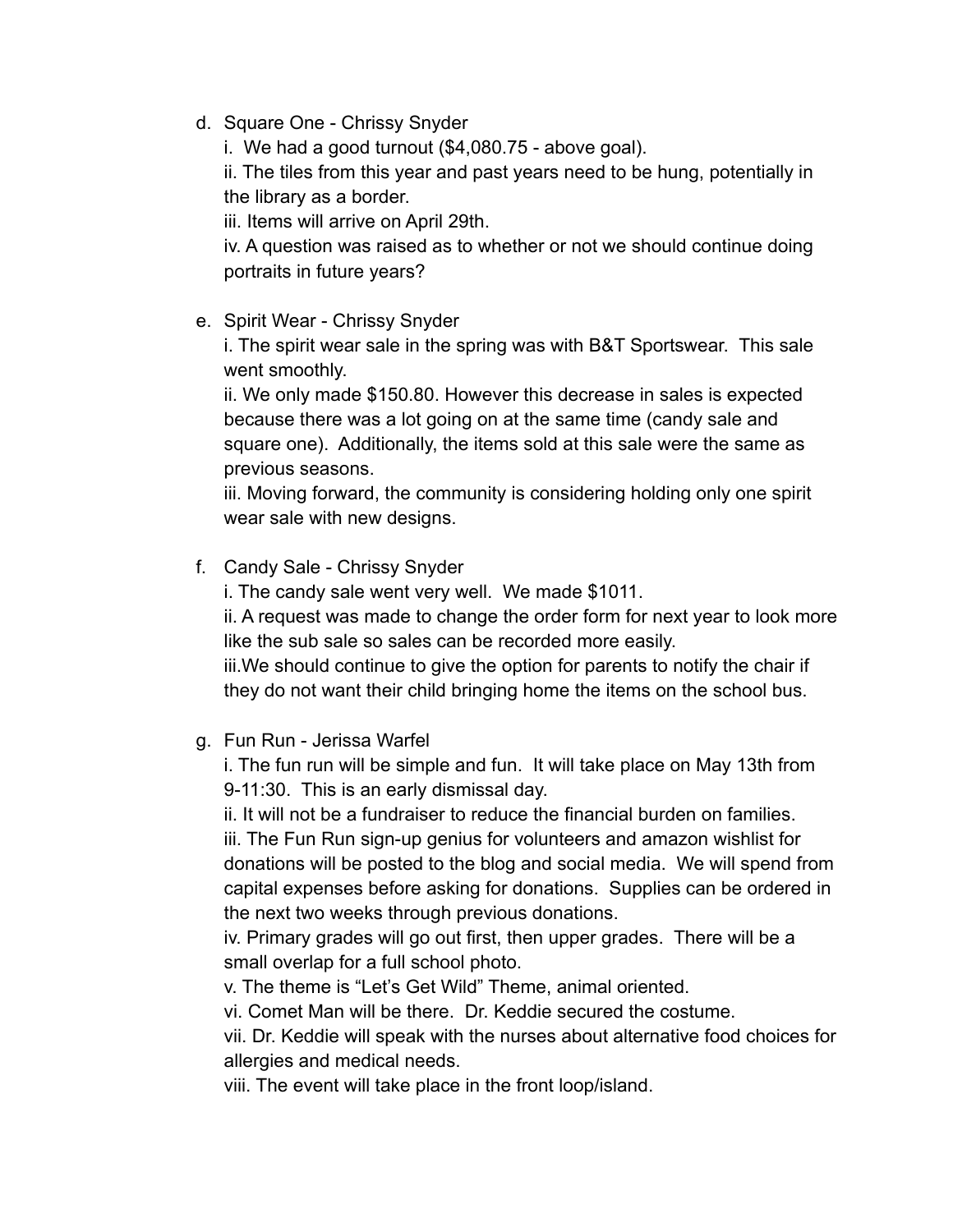ix. It will be moved inside if it is downpouring.

h. End of the Year Picnic - Adam Zurn

i. The end of year picnic will take place on Friday, May 6th from 6-8pm.

ii. Blog post and flyers have gone out.

iii. Two food trucks (Mista Twista and All-Sam's Trolley) will be there. Adam is having a hard time getting additional trucks. Food trucks of Lancaster will be contacted in hopes to find additional trucks.

iv. A hot dog and drink will be provided for each student (free of charge to students)

v. The DJ will play music the whole time. The DJ needs someone to help run the cakewalk (donations needed for cakewalk - notice has gone out). vi. A free photobooth will be available for parents and students to take pictures.

vii. There will be an Inflatable Obstacle Course. Adam is setting up a sign-up genius for parent volunteers to supervise the obstacle course. viii. The committee is looking to borrow yard games and extension cords for the event.

ix. This is a rain or shine event.

i. 6th Grade Graduation

i. The chairperson has stepped down. Jen Stipe is taking over the role. ii. The pool party is a go. Conestoga is being run privately so we have to pay (\$10 per student).

iii. Graduation will take place at 2:15, then students will go to the pool party.

iv. Pizza and cupcakes will be served.

v. Students CAN go to the pool party if the parent can not attend. vi. A motion was made by Brandy Derr and seconded by Bonnie Martin to have the PTO allocate \$500 for the 6th grade graduation from the 6th Grade Field Trip for the unexpected costs associated with the pool. vii. A discussion was started as to whether or not the celebration should be made a PTO sponsored event. A decision will be made next school year.

j. Edible Classroom

i. Flyers were distributed for the Edible Classroom summer camps.

### **3. Garden**

a. Landscaping under pergola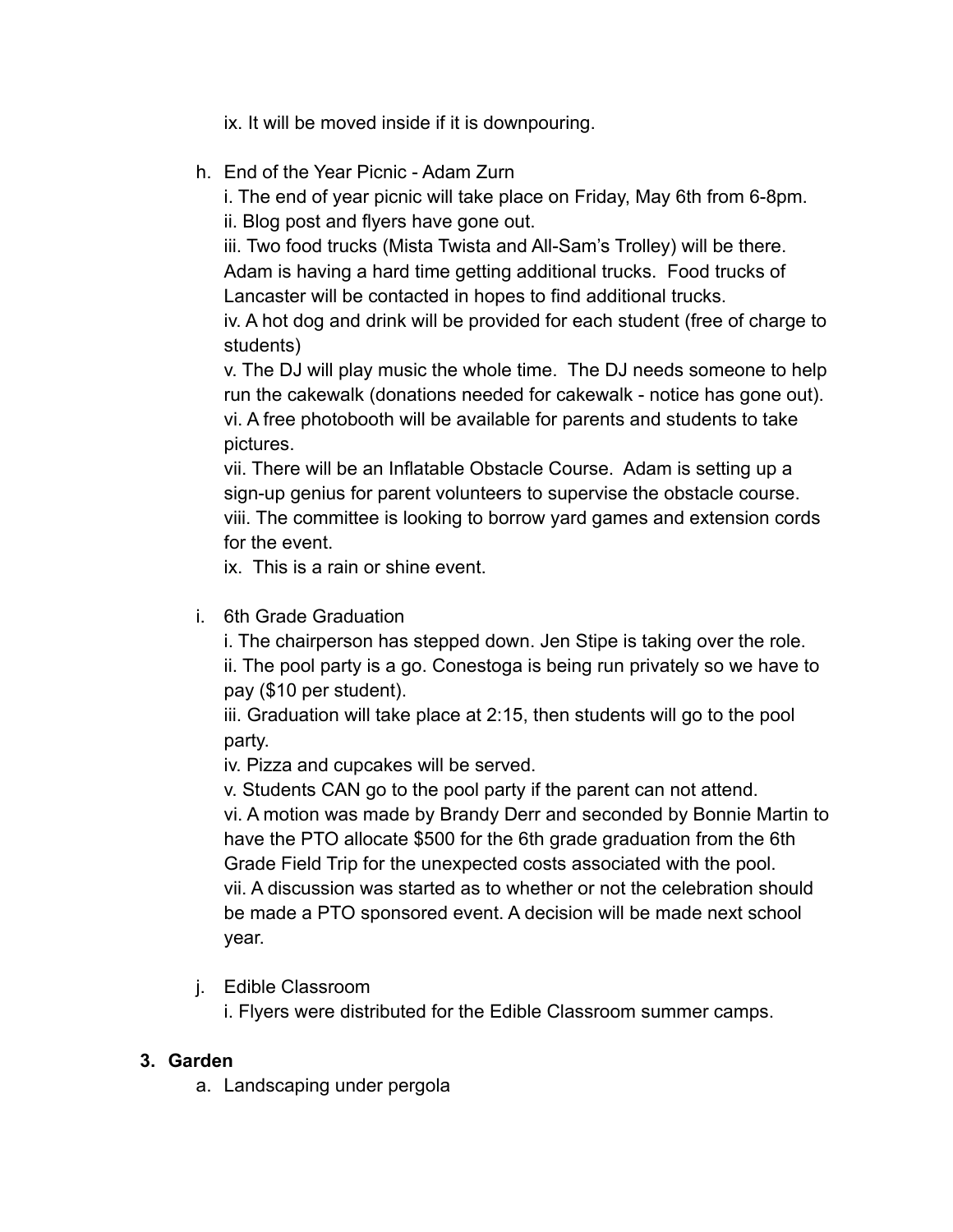i. \$600 was spent to put stone under the pergola. Dr. Keddie and Mrs. Zurn reported they are happy with the outcome. Students are enjoying it.

#### **4. Open Chair Positions**

- a. Pumpkin Decorating Contest
- b. Yearbook preferably 2
- c. End of the Year Picnic
- d. School Rewards
- e. Game Night
- f. Movie Night
- g. Talent Show
- h. 6th Grade Graduation
- i. Fundraising (official after meeting)

## **5. Open Executive Board Positions**

- a. VIce-President
- b. Treasurer
- c. Co-Secretary
- d. Co-President Chrissy Snyder and Jerisa Warfel are interested in stepping into that role. Vote will take place at the next meeting.

### **6. Teacher's Report**

- **a.** A concern was brought up in regards to the large balance in the PTO budget. PTO is interested in hearing ideas from teachers on how to best use the funds to support students.
- b. Board members agree with this concern and are looking at ways to increase spending for next year. They are considering distributing a survey to teachers for their input.

## **7. Principal's Report**

- a. Dr. Keddie reported that they've had a busy spring at the elementary level.
- b. PSSAs start next week. Schedules will change during testing.
- c. The district is In the process of hiring a new PE teacher and 4th grade teacher (Mrs. Ochs retiring).
- d. An end-of-year assembly will be held on the last day of school.
- e. Summer program will be held for 8 days to help selected students get acclimated to school - Camp Conestoga (students entering 1st through 3th grade)

Meeting was adjourned at 8:21pm by Brandy Derr (President)